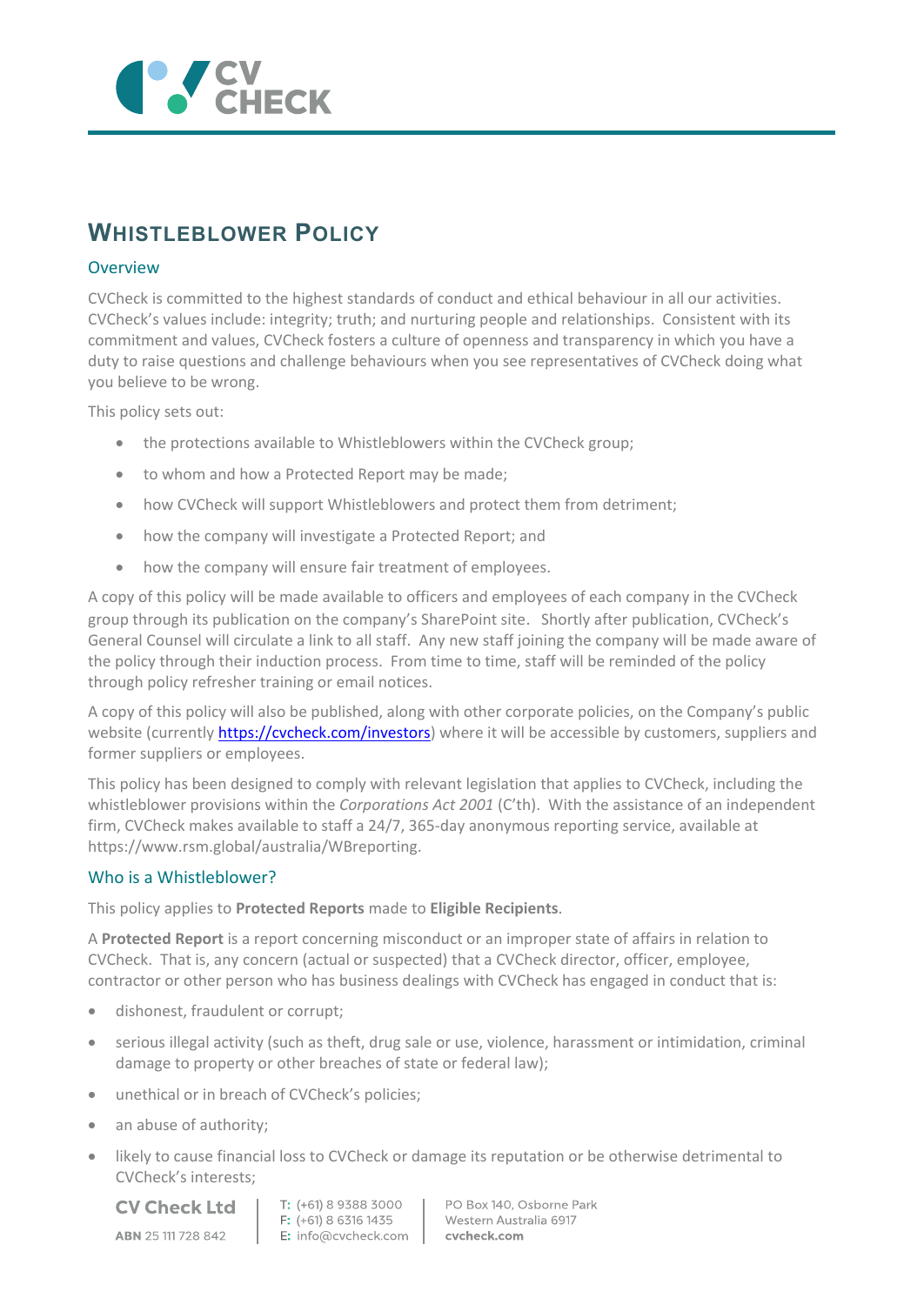

- harassment, discrimination, victimisation or bullying;
- involves any other kind of serious impropriety;
- covering up any such conduct; or
- victimising anyone for reporting such conduct.

However, your complaint will not be a Protected Report under this policy if it is in substance a personal work-related grievance, such as: interpersonal conflict; a decision relating to your contract, terms of engagement, transfer or promotion; or a decision to suspend, terminate the engagement of, or otherwise discipline you.

For the purposes of this policy, you are a **Whistleblower** if you:

- (a) have reasonable grounds to suspect that misconduct or an improper state of affairs exists in relation to CVCheck;
- (b) are a current or former employee, contractor, officer or supplier of CVCheck; and
- (c) make a Protected Report to an Eligible Recipient.

As a Whistleblower, you are entitled to make a Protected Report to an Eligible Recipient on the condition that the Whistleblower remain anonymous. However, it is likely that maintaining the anonymity of a Whistleblower is likely to hamper CVCheck's ability to investigate a Protected Report, support and protect the Whistleblower and ensure fair treatment of affected employees. For that reason, CVCheck encourages any individual who is considering making a Protected Report to do so directly to the company without condition of anonymity. CVCheck's procedures and processes for protecting and supporting a Whistleblower are set out below.

## Who is an Eligible Recipient?

As mentioned above, CVCheck encourages any individual who is considering making a Protected Report to do so directly to the company. A Protected Report may be made to:

- any non-executive director (including the Board Chair) of CVCheck;
- the company's Chief Executive Officer; or
- CVCheck's Company Secretary or General Counsel.

Each of these people is an Internal Eligible Recipient.

As a Whistleblower, you are entitled to make a Protected Report to:

- CVCheck's auditor or any member of the audit team conducting an audit of CVCheck; or
- The Australian Securities & Investments Commission (ASIC).

Each of these people or organisations is an External Eligible Recipient.

#### How to make a whistleblower complaint

Any employee, contractor, officer, supplier or customer of CVCheck can lodge a whistleblower complaint at any time by accessing CVCheck's 24/7 365-day reporting service at: https://www.rsm.global/australia/WBreporting.

CVCheck has engaged RSM to provide a service that includes a process to ensure that whistleblower complaints are treated confidentially and the anonymity of each whistleblower is protected. An email

**CV Check Ltd** ABN 25 111 728 842

T: (+61) 8 9388 3000  $F: (+61) 8 6316 1435$ E: info@cvcheck.com | cvcheck.com

PO Box 140, Osborne Park Western Australia 6917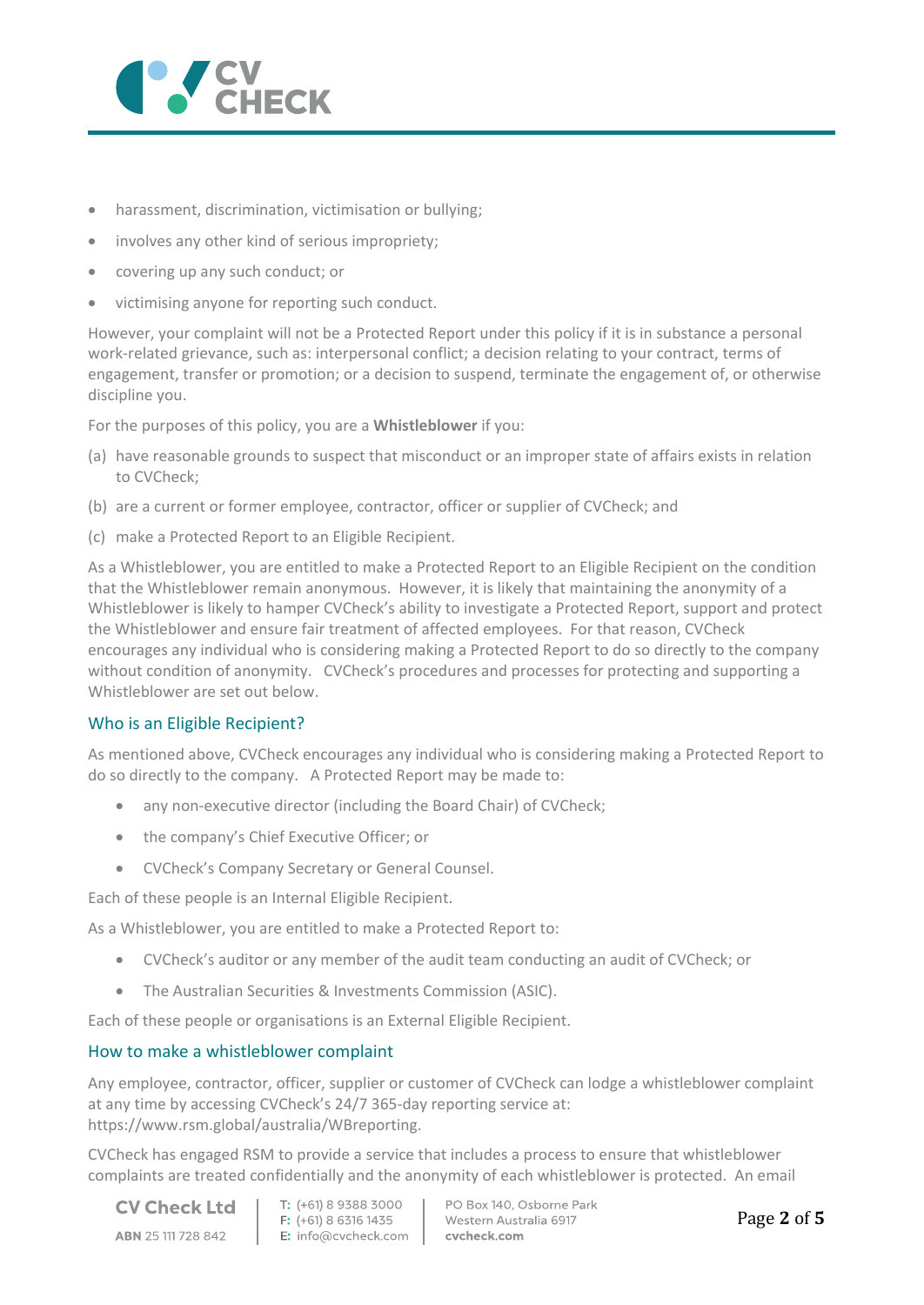

may also be sent to [RSMHelpline@rsm.com.au,](mailto:RSMHelpline@rsm.com.au) although your name and email address will normally be disclosed in the email.

### How CVCheck will protect and support any Whistleblower

CVCheck is committed to ensuring confidentiality in respect of all matters raised under this policy, and that those who make a Protected Report are treated fairly and do not suffer any disadvantage.

(a) Protection of your identity and confidentiality

Subject to compliance with legal requirements (including its duties under this policy), upon receiving a Protected Report, CVCheck will not, nor will any officer or employee, disclose any particulars that would suggest or reveal your identity as a Whistleblower, without first obtaining your consent. Any disclosure that you consent to will be disclosed on a strictly confidential basis. However, CVCheck is able to disclose the complaint without your consent to ASIC, Australian Prudential Regulation Authoriy (APRA), the Australian Federal Police or any other appropriate regulatory authority or agency.

If a Protected Report is lodged through the RSM helpline, RSM's processes will ensure that the whistleblower's identity is not disclosed to CVCheck without the whistleblower's express consent.

(b) Protection of files and records

All files and records created from an investigation will be retained under strict security and unauthorised release of information to someone not involved in the investigation (other than senior managers or directors who need to know to take appropriate action, or for corporate governance purposes) without your consent as a Whistleblower will be a breach of this policy. Whistleblowers are assured that a release of information in breach of this policy will be regarded as a serious matter and will be dealt with under CVCheck's disciplinary procedures.

(c) Fairness

If you are subjected to detrimental treatment by or within CVCheck as a result of making a Protected Report under this policy, you should immediately inform an Internal Eligible Recipient. If the matter is not remedied, you should raise it in accordance with this policy. Detrimental treatment includes dismissal, demotion, harassment, discrimination, disciplinary action, bias, threats or other unfavourable treatment connected with making a Report.

#### How CVCheck will investigate a Whistleblower's complaint

CVCheck's General Counsel and CVCheck's Audit & Risk Committee can be Investigators under this policy.

(a) Initial referral

If an Internal Eligible Recipient receives a Protected Report, he or she must refer the matter to an Investigator without delay. The Audit and Risk Committee may refer to General Counsel any Protected Report that has been referred to it. After it has been referred to an Investigator, any other person should take no further action (unless requested by the Investigator) and keep the Protected Report confidential.

Each referral to an Investigator must include, at a minimum, the following details:

• the date the Whistleblower made the report;

**CV Check Ltd ABN 25111728842** 

T: (+61) 8 9388 3000 F: (+61) 8 6316 1435 E: info@cvcheck.com

PO Box 140, Osborne Park Western Australia 6917 cvcheck.com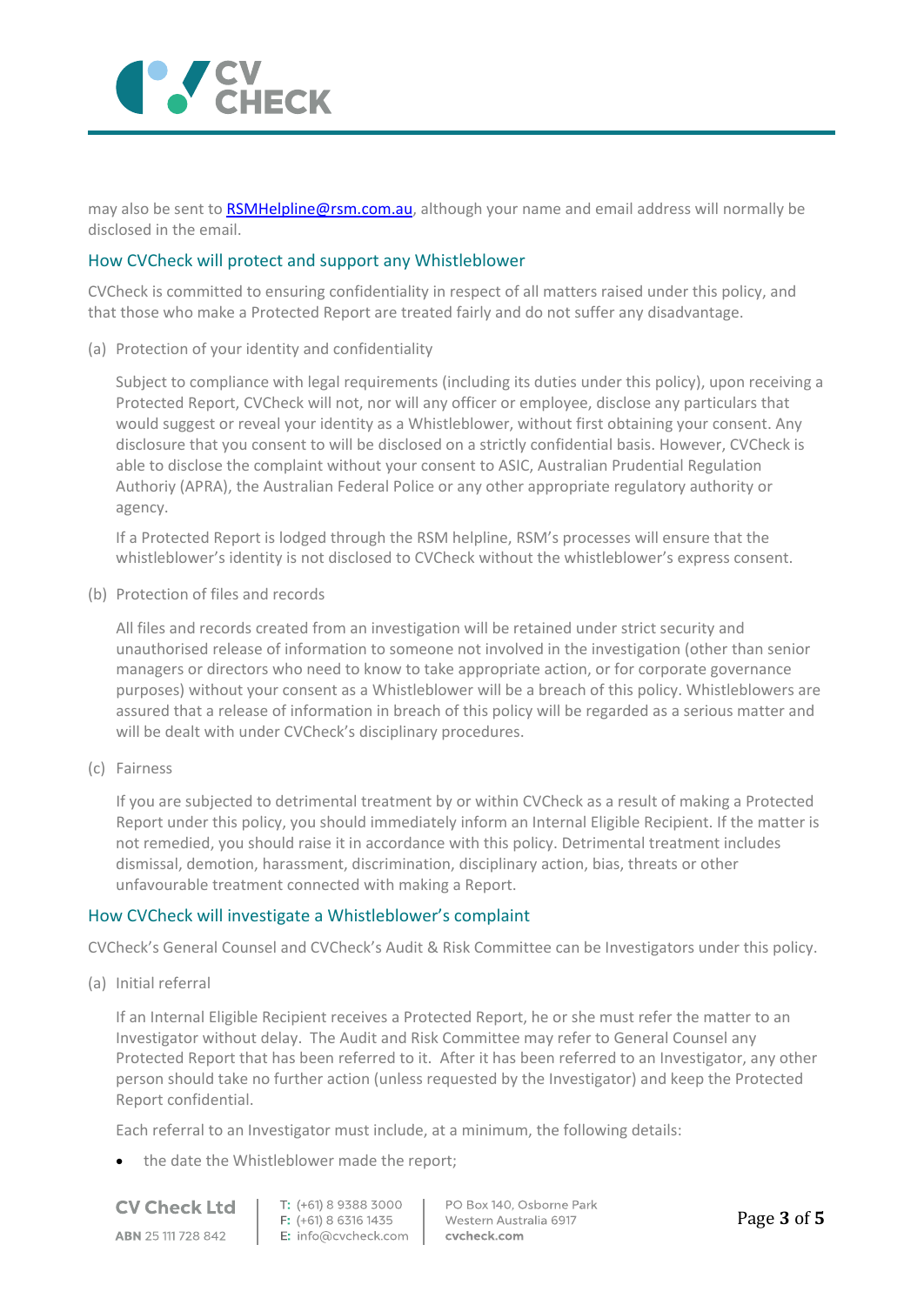

- the date and substance of the conduct the subject of complaint;
- the identity and level of seniority of the alleged wrongdoer;
- the level of risk associated with the alleged wrongdoing.

All Protected Reports will ultimately be reported to the Audit and Risk Committee, either as part of the Whistleblower Register, or as standalone agenda items in circumstances where the Investigator determines this is warranted or necessary.

(b) Process and findings

The Investigator (or the Chair of the Audit and Risk Committee if applicable) will determine whether sufficient information exists to allow the Report(s) to be investigated, whether an investigation is required, and, if so, determine the appropriate investigation process, including:

- the nature and scope of the investigation;
- who will conduct the investigation and whether that person should be external to CVCheck;
- the nature of any technical, financial or legal advice that may be required;
- a timeframe for the investigation (having regard to the allocated level of risk).

Any investigation will be conducted in an objective and fair way.

(c) Records and accountability

If CVCheck deems it appropriate and permissible to do so, the Whistleblower will be informed on a continuing basis as to the nature and progress of the investigation. If the complaint is lodged through the RSM helpline, the whistleblower will be kept informed through RSM, to maintain confidentiality.

CVCheck may be required to refer an allegation to the Police or other agency (e.g. ASIC). In such circumstances, CVCheck may not be able to keep a Whistleblower informed on the progress of a Protected Report.

## How CVCheck will ensure fair treatment of its employees

In making any decision under this policy or in relation to any investigation under it, CVCheck, recognising its commitment to the highest standards of conduct and ethical behaviour in all its activities, will take reasonable steps to ensure an appropriate balance between:

- (a) protection of the Whistleblower; and
- (b) protection of any staff members who may be the subject of an as yet unproven complaint by a Whistleblower.

Reasonable steps in this regard will be determined on a case by case basis, but could include keeping Protected Reports and investigations confidential.

## Further report by a Whistleblower

In some situations, wrongdoing may be of such gravity and urgency that report to the media or a parliamentarian is justified.

If:

(a) a report has previously been made to ASIC;

**CV Check Ltd** ABN 25 111 728 842

T: (+61) 8 9388 3000  $F: (+61) 8 6316 1435$ E: info@cvcheck.com | cvcheck.com

PO Box 140, Osborne Park Western Australia 6917